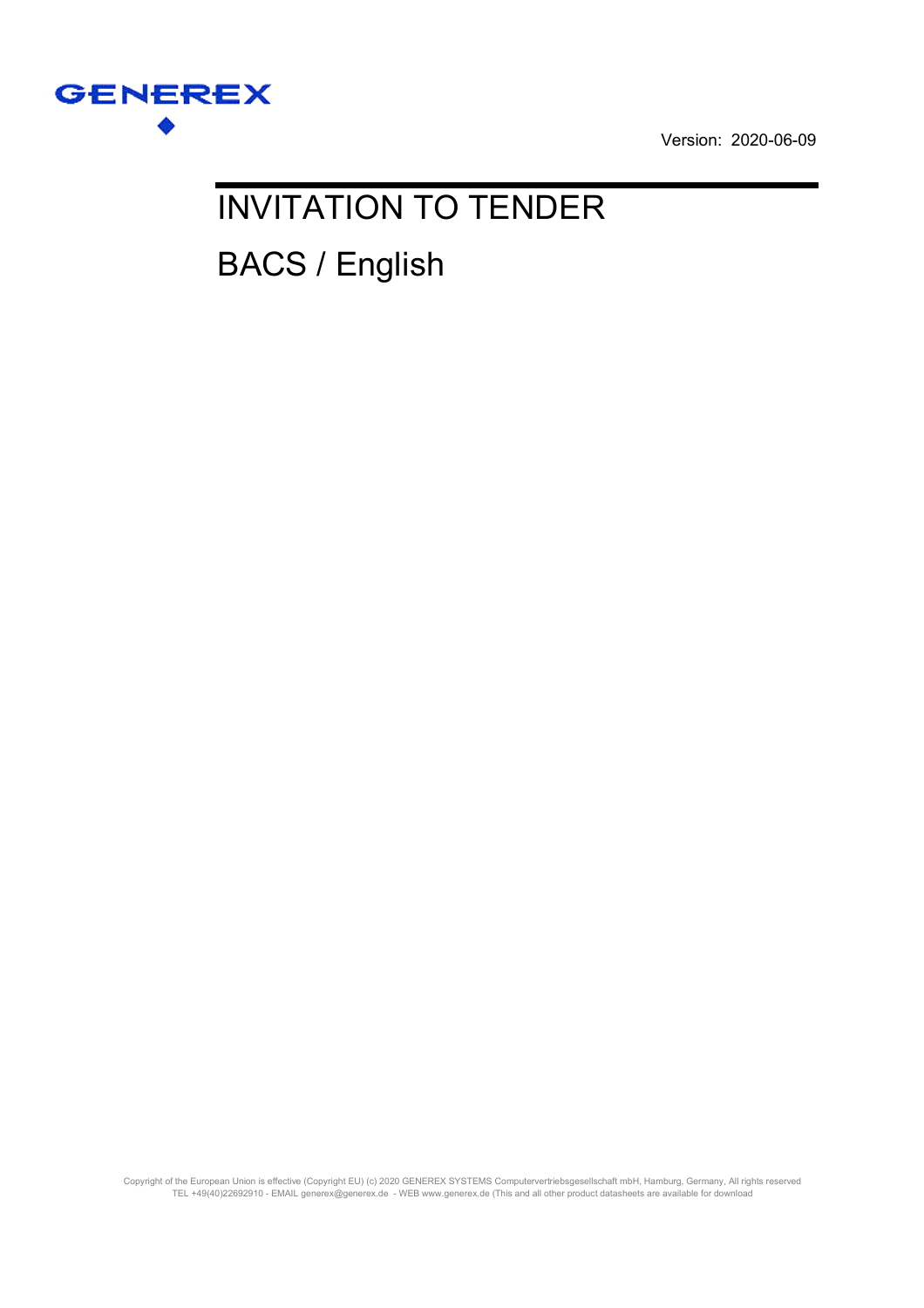



## **BATTERY MANAGEMENT SYSTEM (BMS) SPECIFICATIONS**

| Contents:                                                    |               |
|--------------------------------------------------------------|---------------|
| <b>PART 1 – GENERAL</b>                                      |               |
| 1.01 EXECUTIVE SUMMARY                                       | 1             |
| 1.02 DESCRIPTION                                             |               |
| 1.03 STANDARDS                                               | $\mathfrak z$ |
| 1.04 EQUIPMENT OPERATION INSTRUCTION AND MAINTENANCE MANUALS | 2             |
| <b>1.05 QUALITY ASSURANCE</b>                                | 3             |
| <b>1.06 SPARE PARTS</b>                                      | 3             |
| 1.07 TRAINING                                                | 3             |
| <b>PART 2 – PRODUCTS</b>                                     | 3             |
| 2.01 BATTERY MANAGEMENT SYSTEM MEASUREMENT CAPABILITIES      | 3             |
| 2.02 BATTERY MANAGEMENT SYSTEM REQUIREMENTS                  | 4             |
| 2.03 ELECTRICAL REQUIREMENTS                                 | 5             |
| 2.04 SAFETY                                                  | 5             |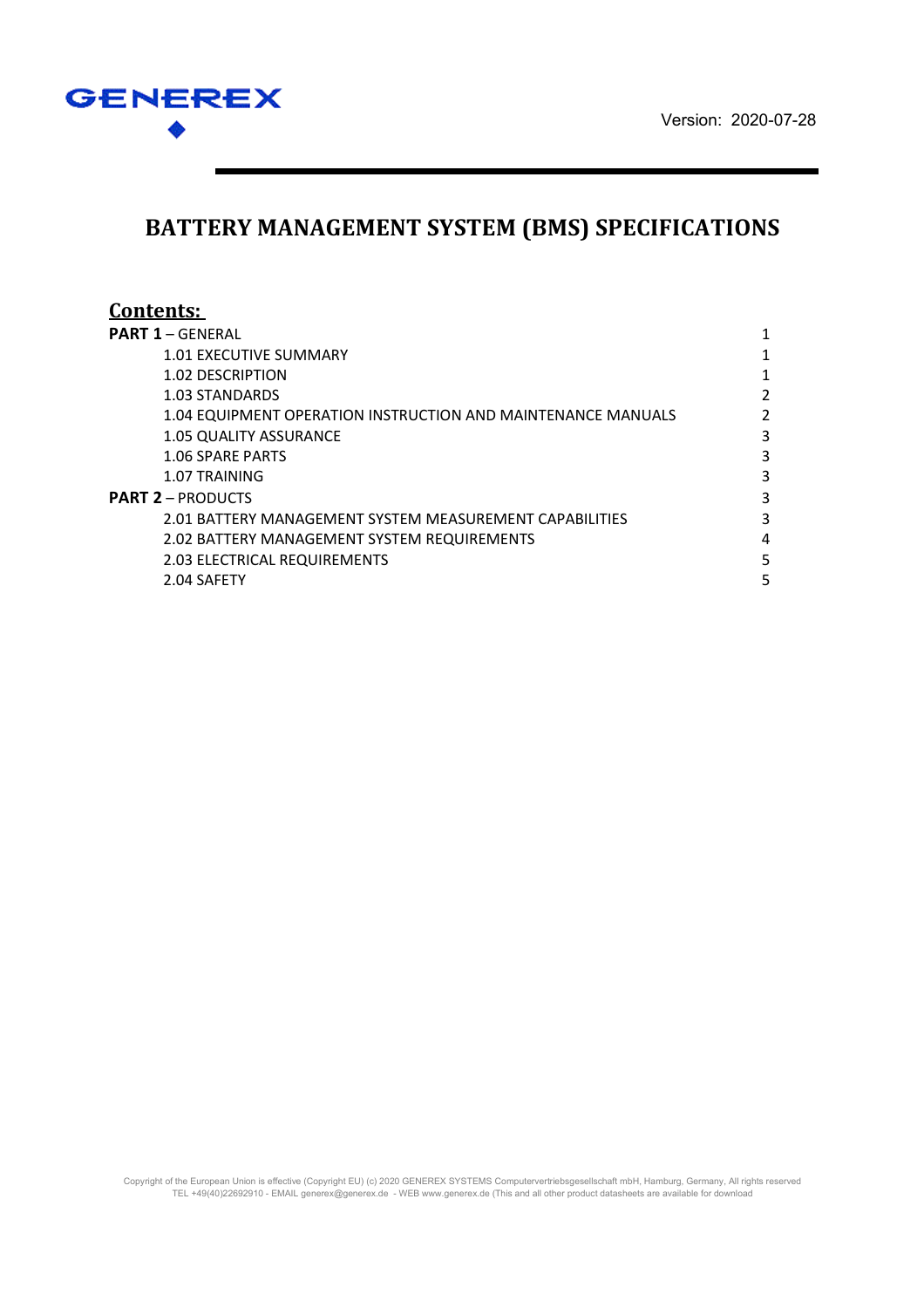Version: 2020-07-28



#### PRE-PURCHASE SPECIFICATIONS FOR BATTERY MANAGEMENT SYSTEM (BMS)

## **PART 1 – GENERAL**

#### **1.01 EXECUTIVE SUMMARY**

The abbreviation « BMS system » is either understood as (B)attery (M)onitoring (S)ystem or as Battery (M)anagement System.

A monitoring system is often seen as a luxury since it does not add any extra value for the enduser than the remote viewing of battery parameters. A monitoring system does not allow to run a battery system unmaintained since every single battery issue requires to take action on site. A management system makes a huge difference since it's not only including all features of a typical monitoring system but includes an auto-adaptive regulation of voltages, typically thru « balancing » (also known as « equalization ») which has a positive effect on the reliability and lifetime of the whole battery system and a reduction in the costs of ownership.

This Balancing adaptive regulation is well-known from Lithium Batterypacks, where such a regulation is an important safety feature and secures highest capacity and stability of such battery chemistries. At Lead-Acid, NiCd, NiMH or other lower capacity battery chemistries the effect of balancing is showing a massive impact on the battery SOC and therefore on the SOH which results in a much longer battery operation time and capacity, the more cells/blocks are regulated in a string.

Within Balancing, we distinguish between "passive" and "active" balancing. At a "passive" balancing system, the overcharged cells will be discharged and the excessive energy will be converted to "heat", which is irrelevant for the system since such batteries are typically under float charge and balancing is switched off when the charger is not active. This is the most cost effective and efficient balancing system and ideal for all kinds of battery chemistries with smaller capacities and stationary applications.

For low capacity battery chemistries (Lead-Acid, NiCd, NiMH) passive balancing is usually sufficient, also for larger Cells (over 200Ah) since these are typically "wet-cells" and do not have a dramatic voltage deviation like AGM or other multiple cell battery blocks.

When higher cell capacities are installed, the user may want to avoid loss of energy and archive a higher efficiency and much faster balancing, (eg. For EV, traction and solar inverter applications) than "active" balancing might become interesting. "Active" Balancing avoids the conversion of the overcharged cell energy into heat, it transfers the energy to the neighboring cells and improves thrus this the efficiency and the rate of balancing power. Due to the higher installation efforts (cables to every cell) such active balancing BMS systems are typical for EV automotive battery packs based on high density Lithium cells, and therefore quite costly.

In this invitation to tender we seek a higher level than Battery Monitoring, we seek for a BMS – a « Battery Management System » with such an adaptive control and regulation called "balancing", preferable passive – and for larger lithium cells with active balancing.

Such a « Battery Management System » has the advantage that it automatically ensures the availability of a battery system at all times and guarantees the 100% SOC level of all Cells/Blocks in the system. As a secondary effect, this regulation extends the typical lifetime of the battery system up to 50% - compared to a battery monitoring system without such a balancing system.

Copyright of the European Union is effective (Copyright EU) (c) 2020 GENEREX SYSTEMS Computervertriebsgesellschaft mbH, Hamburg, Germany, All rights reserved TEL +49(40)22692910 - EMAIL generex@generex.de - WEB www.generex.de (This and all other product datasheets are available for download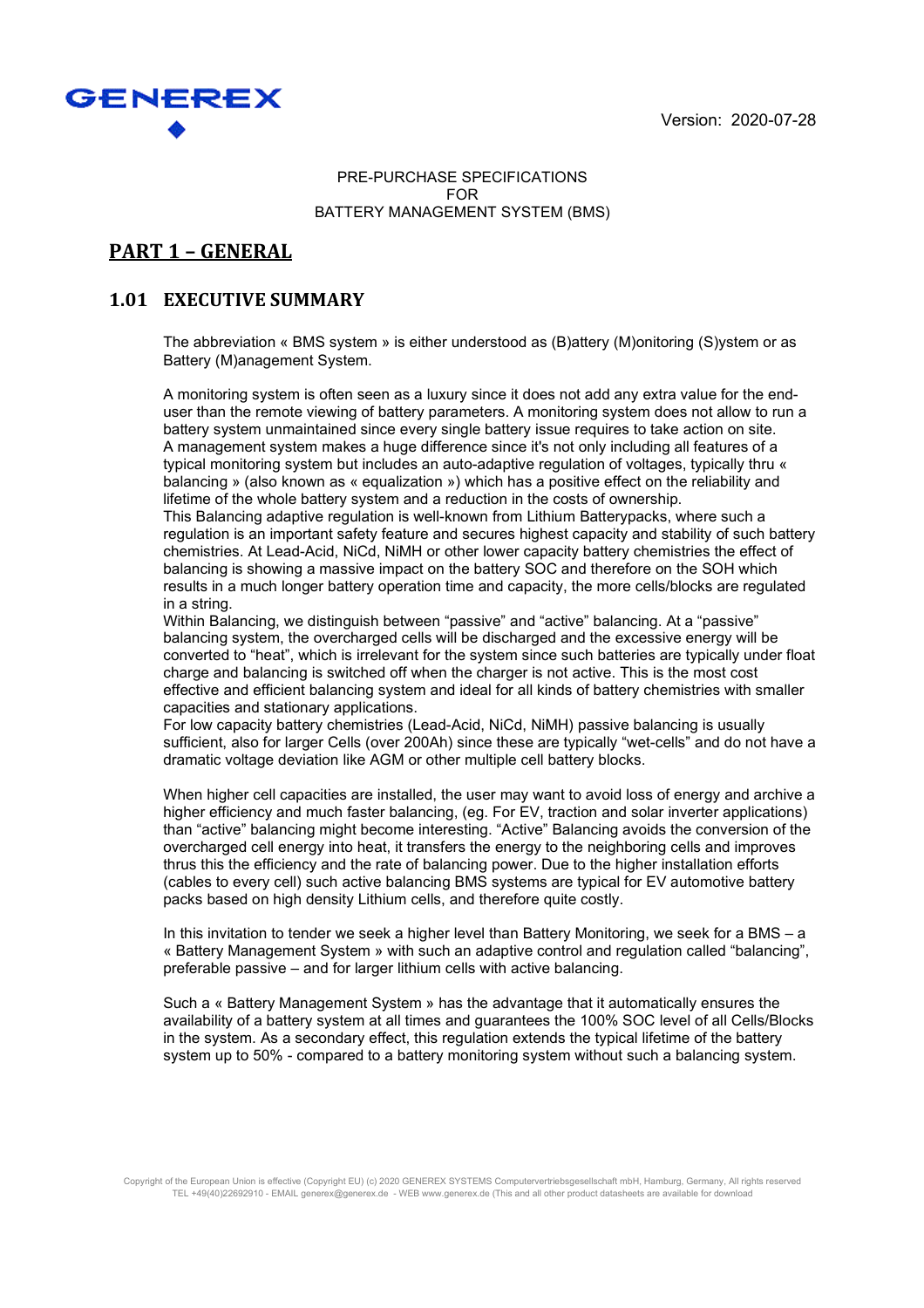

#### **1.02 DESCRIPTION**

- A. The vendor shall provide turnkey installation for a complete and operating Battery Management System (BMS) as specified herein inclusive of installation, documentation, testing, training, and battery monitoring services. Provide all work following the contract documents as specified herein.
- B. The vendor shall provide a complete Battery Management System (BMS) for the monitoring of VRLA and Flooded Cell (All electrochemical technologies lead-acid, nickel-based, and lithiumbased) batteries as defined in the detailed requirement below. In particular, the system shall consist of a means for monitoring battery voltages, ohmic value (defined as Resistance, Impedance or Conductance), individual flooded cell/VRLA jar temperature, and battery string current. It shall provide voltage balancing by maintaining each jar's target voltage within 0.01VDC. The system shall consist of all the hardware, software, cabling, and other components to permit the safe and reliable collection and display of battery data and fault conditions.
- C. The vendor shall provide one year of battery monitoring services for the batteries where the equipment has been installed and is monitoring battery conditions. -One-year free service.
- D. Supply equipment and services to: (whom hereinafter is designated as the Owner), in their facility at

This includes the following but is not limited to:

- 1) Supply equipment specified and shipped to location as directed by the Owner.
- 2) Supply complete Operating and Maintenance Instruction Manuals for the new Battery Management System (BMS).
- 3) Provide qualified on-site supervision during installation, commissioning, and training for the system supplied.
- 4) The Battery Management System (BMS) vendor shall be capable of supply and delivery of spare parts for the system for up to ten years after the date of installation.
- 5) Equipment shall be warranted against defects for 24 months from the time of delivery. A copy of the warranty is required in the bid proposal.

#### **1.02 STANDARDS**

A. Battery Management System (BMS) hardware must comply with the applicable provisions and latest recommendations of the following and international equivalents:

> Underwriters' Laboratories (UL) European Conformity (CE) Canadian Standard Association (CSA) National Electrical Code (NEC) Institute of Electrical and Electronics Engineers (IEEE) National Electrical Manufacturers Association (NEMA) Federal Information Processing Standards Publication 94 (FIPS Pub 94) Local Codes Having Jurisdiction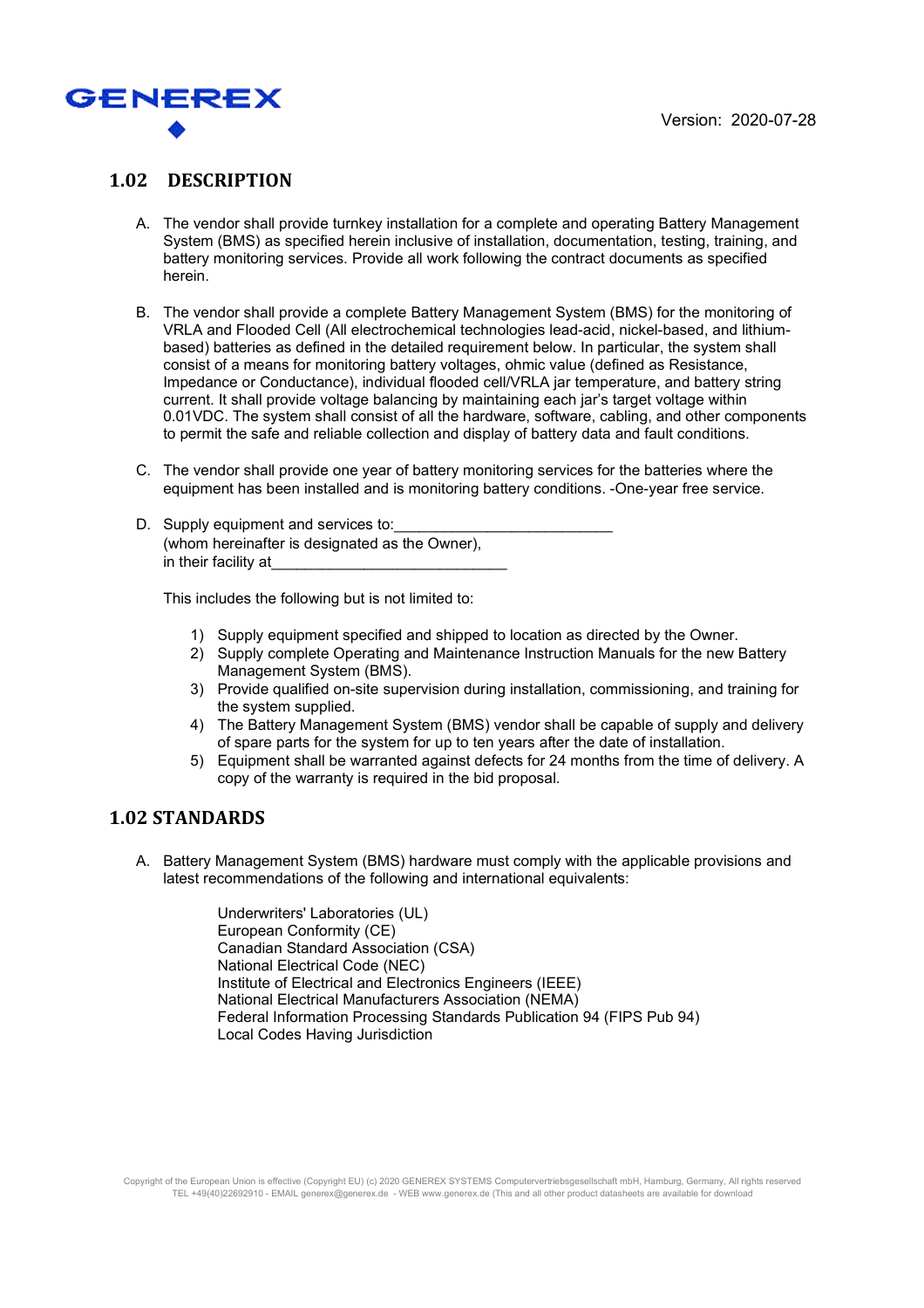



B. For electrical noise emissions and susceptibility:

**International Test results**  EN55022:2006 + A1:2007

**North American Test results**  FCC 47 CFR Part 15, Subpart B for Digital Devices ICES-003 Issue 4 February 2004

C. For electrical safety:

CAN/CSA C22.2 No 60950 UL60950-1 IEC60950-1 2nd ED (205-12)

## **1.03 EQUIPMENT OPERATION INSTRUCTION AND MAINTENANCE MANUALS**

- A. Before the completion and acceptance of the work, furnish for review electronic copied of all instructions and manuals describing the proper operation and maintenance of all equipment and apparatus furnished with the Battery Management System (BMS).
- B. Instruction Manuals shall be provided with an index sheet listing the contents in alphabetical order, and shall contain the following material:
	- 1) Manufacturer's equipment parts list of all functional components of the system listed on the Equipment Schedule drawings, control diagrams, and wiring diagrams of controllers. The list shall give System Number, Unit Number, Manufacturer's Model Number, and Manufacturer's Drawing Number.
	- 2) Step-by-step on-site operating instructions for the system including preparation for starting, shutdown, etc.
	- 3) Hardware description.
	- 4) Software operation.
- C. Furnish all of the foregoing to the Engineer for his review and to the Owner for information purposes as to the fulfillment of the specified requirements. All items shall be available at least two weeks before the substantial completion date, which will determine the time of the final inspection and the Owner's Instruction.
- D. All documents must be available to the expert staff of the own / executing company as well as the customer's specialist department at least 14 days before the system is completed by the vendor for both, checking for completeness and for checking compliance specifications. Furthermore, the experts have to check whether the vendor meets all official recommendations. When the documents are handed over, the time of final acceptance by the customer has also to be agreed.

## **1.04 QUALITY ASSURANCE**

- A. Vendors shall have been Factory certified and trained in the assembly, installation, and service of this equipment.
- B. Battery Management System (BMS) components shall be warranted against defects for 24 months from delivery.

Copyright of the European Union is effective (Copyright EU) (c) 2020 GENEREX SYSTEMS Computervertriebsgesellschaft mbH, Hamburg, Germany, All rights reserved TEL +49(40)22692910 - EMAIL generex@generex.de - WEB www.generex.de (This and all other product datasheets are available for download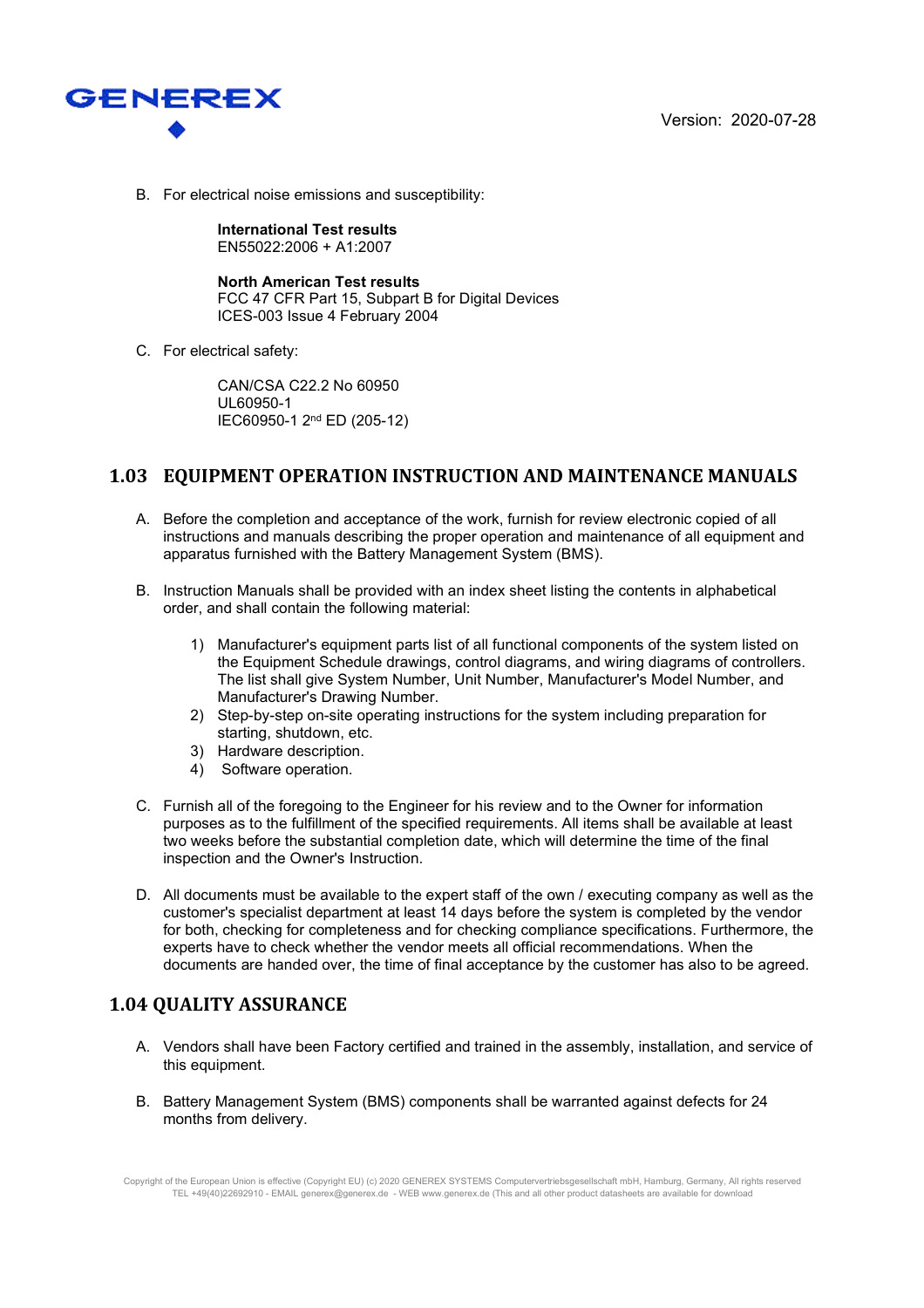

## **1.05 SPARE PARTS**

- A. Provide a separate price and recommendation for providing a spare set of replacement parts.
- B. List all spare equipment and components, which are recommended for the Owner to stock on site.

#### **1.06 TRAINING**

- A. The Vendor shall be factory trained and certified and able to provide on-site user training on the Battery Management System (BMS). The training shall commence immediately upon successful installation of the system and shall include the following topics:
	- 1) Operation.
	- 2) Diagnosis.
	- 3) Trending.
	- 4) Alarm-status.
	- 5) Data retrieval.
	- 6) Interpretation of battery data and the
	- 7) Using data to troubleshoot batteries.
- B. The vendor shall provide classroom instruction on the maintenance and operation of the systems provided. The class shall be conducted at the Owner's facility or other suitable location designated by the Owner.

## **PART 2 – PRODUCTS**

#### **2.01 BATTERY MANAGEMENT SYSTEM MEASUREMENT CAPABILITIES**

- A. The system shall be capable of measuring the following items through direct measurement at the flooded cell/VRLA jar level or calculation where direct measurement is not possible:
	- 1) Individual flooded cell/VRLA jar voltage while on float charge.
	- 2) Individual flooded cell/VRLA jar voltage while charging or discharging.
	- 3) Individual flooded cell/VRLA jar voltages and string voltage.
	- 4) Individual flooded cell/VRLA jar ohmic value (User-defined interval, default every 24 hours). Measurements should also be made for all types of batteries, but with different results compared to wet cells and VRLA
	- 5) Individual flooded cell/VRLA jar current and string current while charging and discharging.
	- 6) Individual flooded cell/VRLA jar temperature. (C or F)
	- 7) Individual flooded cell/VRLA jar balance charging settings and current values.
	- 8) Alarm limits should be able to be set for any measurement or calculated value.
- B. Optional Connectivity

1) The management system should support UPS systems, charging systems (chargers) and similar devices and be able to monitor them with the batteries.

2) Environmental control sensors for temperature and humidity, hydrogen sensors or level sensors should be supported and able to monitor in parallel to the batteries.

3) Digital input / output relays should be available and should be monitored in parallel with the batteries.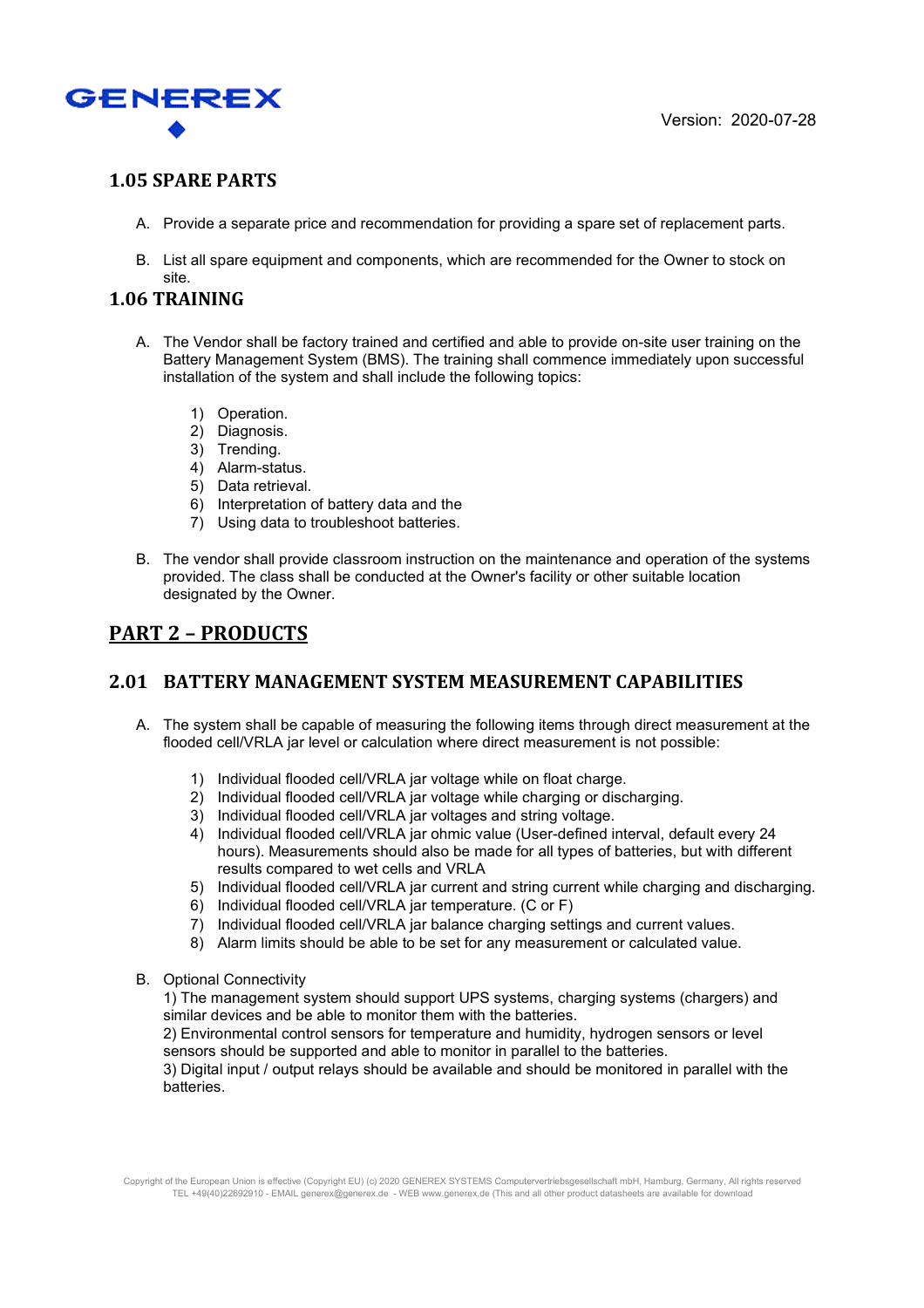

#### **2.02 BATTERY MANAGEMENT SYSTEM REQUIREMENTS**

- A. Battery Management System (BMS) shall maintain individual jar voltages to within +/- 0.01VDC of target voltage as defined by the controller.
- B. Battery Management System (BMS) shall automatically adjust individual jar voltage during boost or equalize charge modes to maintain all batteries in a string remain within 0.01vdc of all other batteries in that string.
- C. Battery Management System (BMS) system shall be able to accommodate 512 batteries configured in up to 16 parallel strings, with voltage balancing, voltage metering, impedance and temperature readings per jar, and current metering per string.
- D. The Battery Management System (BMS) shall be able to accommodate the following system requirements:
	- 1) Individual voltage and ohmic value measurement points.
	- 2) String current sensors.
	- 3) Individual flooded cell or jar temperatures.
- E. The Battery Management System (BMS) software will operate automatically and continuously without operator intervention and shall display all alarm functions as described above on a visual display if connected or across a network as described above in this document.
- F. The Battery Management System (BMS) shall have the ability to make measurements on Auxiliary batteries, Electrical Switchgear backup batteries, remotely located Generator start batteries, and Substation backup batteries, with all flooded cells/jar viewable on one system.
- G. Battery data should be stored and displayed together and trigger the same alarms both locally and remotely.
- H. Each battery, string, and flooded cell/VRLA jar for the entire system shall be represented and individually identified/named by the end-user and viewable on the screen.
- I. The Battery Management System (BMS) shall be able to accommodate:
	- 1) The measurement of a wide range of backup battery applications from 1.2vDC nominal to 16vDC nominal. Measurement tolerance of less than 0.5%.
	- 2) Individual flooded cell/VRLA jar temperature measurement in the range of -35ºC to 85ºC (-31ºF to 185ºF) to aid in the prevention of conditions leading to Thermal Runaway. Measurement tolerance of less than 0.5%.
	- 3) Ohmic value measurement capability for the diagnosis of common problems involving flooded cells/VRLA jars such as failing cells/jar, corrosion, or poor connections. Measurement tolerance of less than 10%.
	- 4) Provide Optional Thermal Runaway Protection per International Fire Code 2018 1206.2.10.7
	- 5) String Current measurement range from 2000Amps to +2000 Amps.
	- 6) Each electrical measuring instrument used to gather data on the battery will be electrically isolated from the other electrical measuring instruments and the central data gathering and computing components.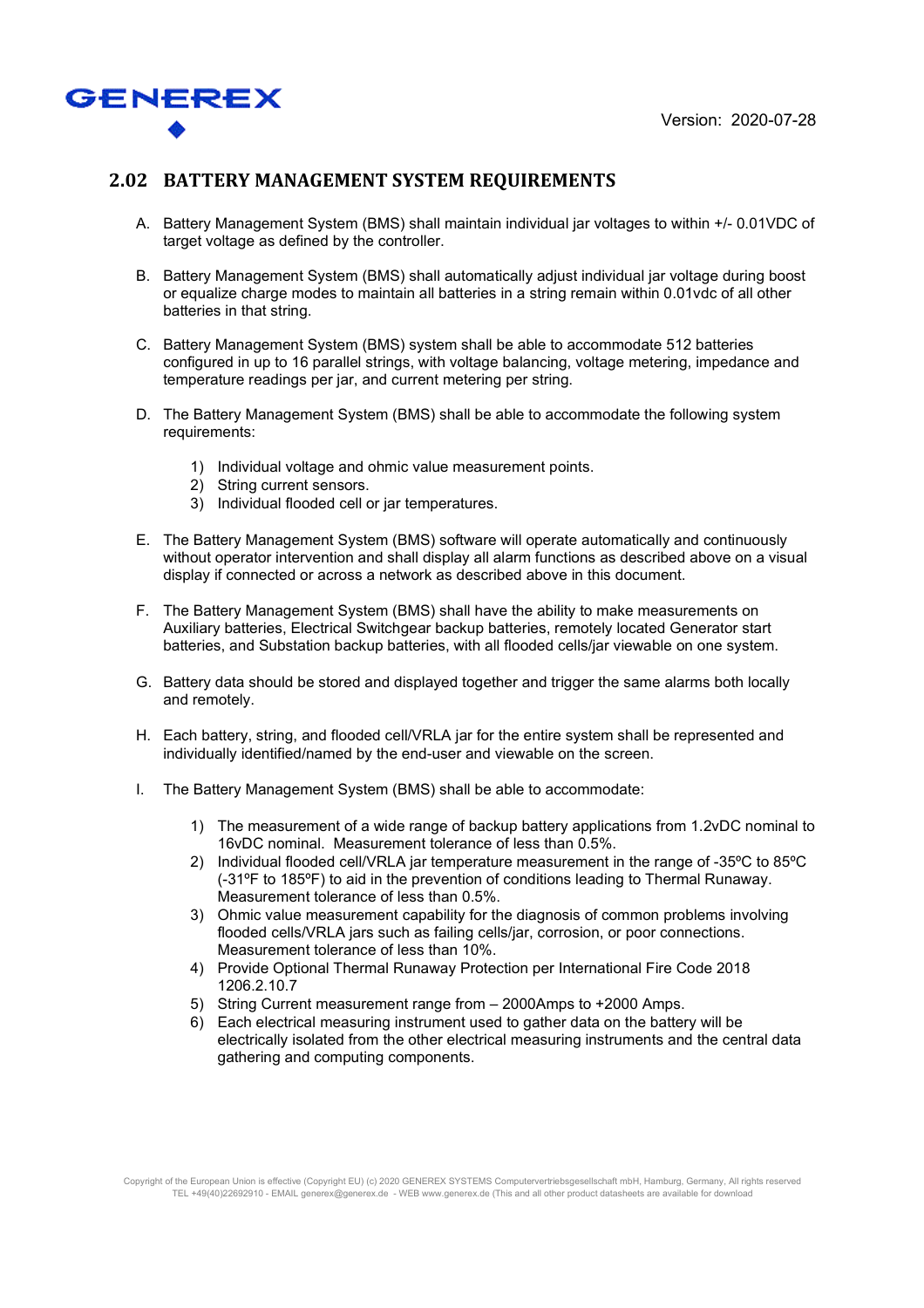

- 7) Alarming both locally and remotely via the following methods:
	- i. Volts free relay (dry contact)
	- ii. E-mail/Email traps
	- iii. HTTP/HTTPS
	- iv. SMS
	- v. SNMP Traps
	- vi. RCCMD (Remote Console Command for multiple OS shutdown management in networks)
- 8) Third-Party Integration:
	- i. SNMP from UPS, generators, power distribution units, and other power supply devices accessible in the network
	- ii. Modbus Serial/TCP
	- iii. BACnet TCP
	- iv. Syslog (Remote Syslog)
	- v. Optional: LonWorks and Profibus
- J. All Battery Management System (BMS) components shall be capable of operating in the following temperature ranges -0 C to 60C.
- K. The Battery Management System (BMS) shall be comprised of commercially available, off-theshelf equipment, manufactured by a company that regularly manufactures, installs, and provides complete technical support for its Battery Management System (BMS). The system proposed shall have been of a type that is proven and been in operational service for at least 12 months before the date of the offer.

## **2.03 ELECTRICAL REQUIREMENTS**

- A. Wiring practices, materials, and coding shall be following the requirements of the International Electrotechnical Commission, National Electrical Code, OSHA, and applicable local codes and standards.
- B. Each component that connects to the system and requires power rated above 12V shall be UL approved. (UL or CE standard for the applicable regions)
- C. The Battery Management System (BMS) shall be designed and manufactured in such a way as to survive over and under-voltage transients of any duration, and over current conditions caused by the primary 110v/240v AC power source.
- D. The low voltage components of the Battery Management System (BMS) connected to the battery shall not draw power from the battery being measured except during ohmic value testing.
- E. No custom manufactured wiring harness shall be necessary. All wiring should be fitted at the time of installation. All connections and cables should be serviceable by a competent, trained battery service technician.
- F. The interconnection means it should be easy to install, maintain, and refit to allow for service technicians to repair/replace the battery.
- G. Data connections should use commercially available cables and be easy to obtain, reroute, repair, and /or replace.

Copyright of the European Union is effective (Copyright EU) (c) 2020 GENEREX SYSTEMS Computervertriebsgesellschaft mbH, Hamburg, Germany, All rights reserved TEL +49(40)22692910 - EMAIL generex@generex.de - WEB www.generex.de (This and all other product datasheets are available for download